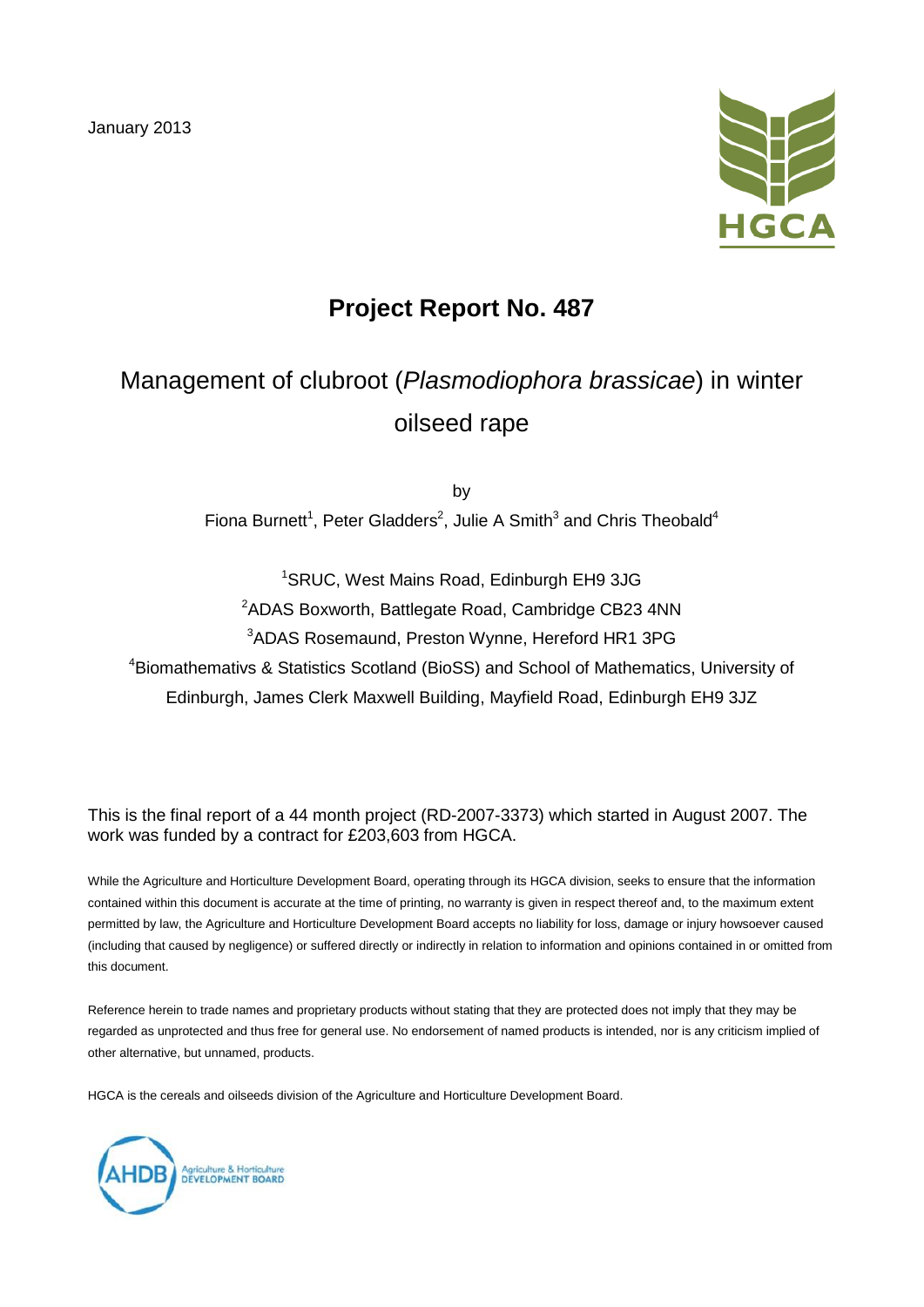## **CONTENTS**

| $\mathbf 1$ . |        |  |  |  |
|---------------|--------|--|--|--|
| 2.            |        |  |  |  |
| 3.            |        |  |  |  |
|               | 3.1.   |  |  |  |
|               | 3.1.1. |  |  |  |
|               | 3.2.   |  |  |  |
|               | 3.2.1. |  |  |  |
|               | 3.2.2. |  |  |  |
|               | 3.2.3. |  |  |  |
|               | 3.2.4. |  |  |  |
|               | 3.2.5. |  |  |  |
|               | 3.3.   |  |  |  |
|               | 3.3.1. |  |  |  |
|               | 3.3.2. |  |  |  |
|               | 3.3.3. |  |  |  |
|               | 3.3.4. |  |  |  |
|               | 3.3.5. |  |  |  |
|               | 3.4.   |  |  |  |
|               | 3.4.1. |  |  |  |
|               | 3.5.   |  |  |  |
|               | 3.6.   |  |  |  |
|               |        |  |  |  |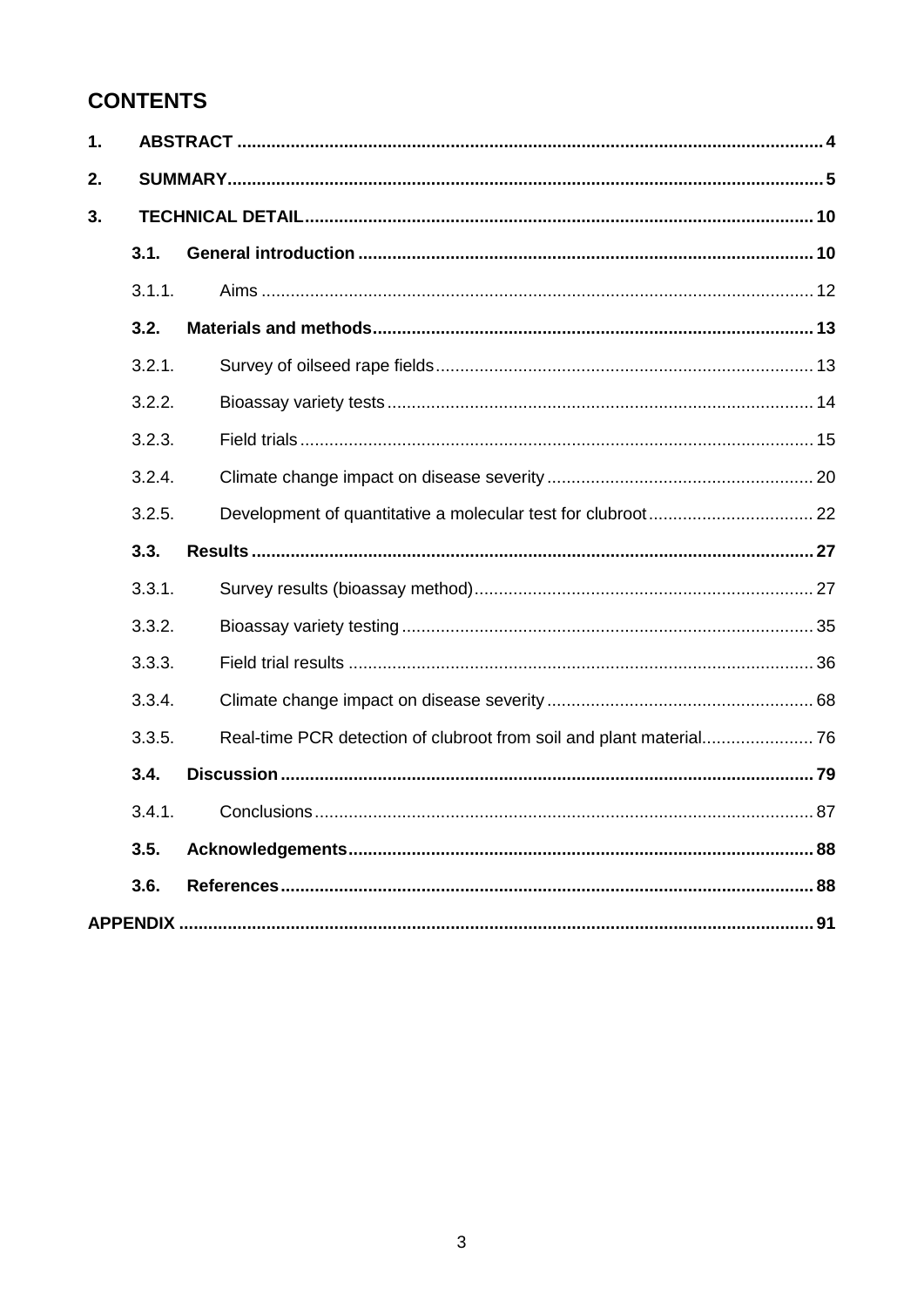#### **1. ABSTRACT**

Clubroot is an increasing problem in oilseed rape crops throughout the UK and has been exacerbated by close rotations, as the disease can persist for upwards of 15 years in soils. The galls on roots formed by the clubroot pathogen, *Plasmodiophora brassicae*, affect normal root function and reduce the uptake of water and nutrients such that even low levels can reduce yield. Root galls will commonly breakdown with secondary rots such that root function is seriously impaired.

Yield losses to clubroot in this project were 0.3 t/ha for every 10% clubroot severity. Losses in affected crops can therefore equate to over 50% of potential yield in the most severely infected crops. Survey work in this project, for the years 2007-2009 showed that the disease was present in all areas of the UK where oilseed rape was grown. Of the sites surveyed, 52% tested positive. The sites sampled were not randomly selected and growers and agronomists who participated tended to select fields of concern. These positive test results were often at sub clinical levels in the crop.

An aim of the project was to investigate the use of varietal resistance and /or soil amendments, Calcium carbonate (LimeX70), Calcium cyanamide (Perlka) and boron (Solubor) to manage clubroot in affected fields. Soil amendments gave variable control but showed some potential as part of a clubroot management strategy. Varietal resistance remained the more effective management tool for growers, but varietal resistance is under pressure at sites where it has been heavily used in back rotations and varietal control was not effective at sites in Aberdeenshire. The varieties Mendel and Cracker, gave 50 – 95% disease control at three sites in the West Midlands. Control with soil amendments ranged from 0 – 90% but analysed over the trial series control meaned at 25% for the best solo treatment (Calcium carbonate at 8 t/ha). The Calcium cyanamide product is no longer supported for use on oilseed rape crops in the autumn in the UK. Soil testing for clubroot and soil pH, and lengthening rotations are important to the long term management of clubroot on farms, as varietal resistance and soil amendments give inconsistent results.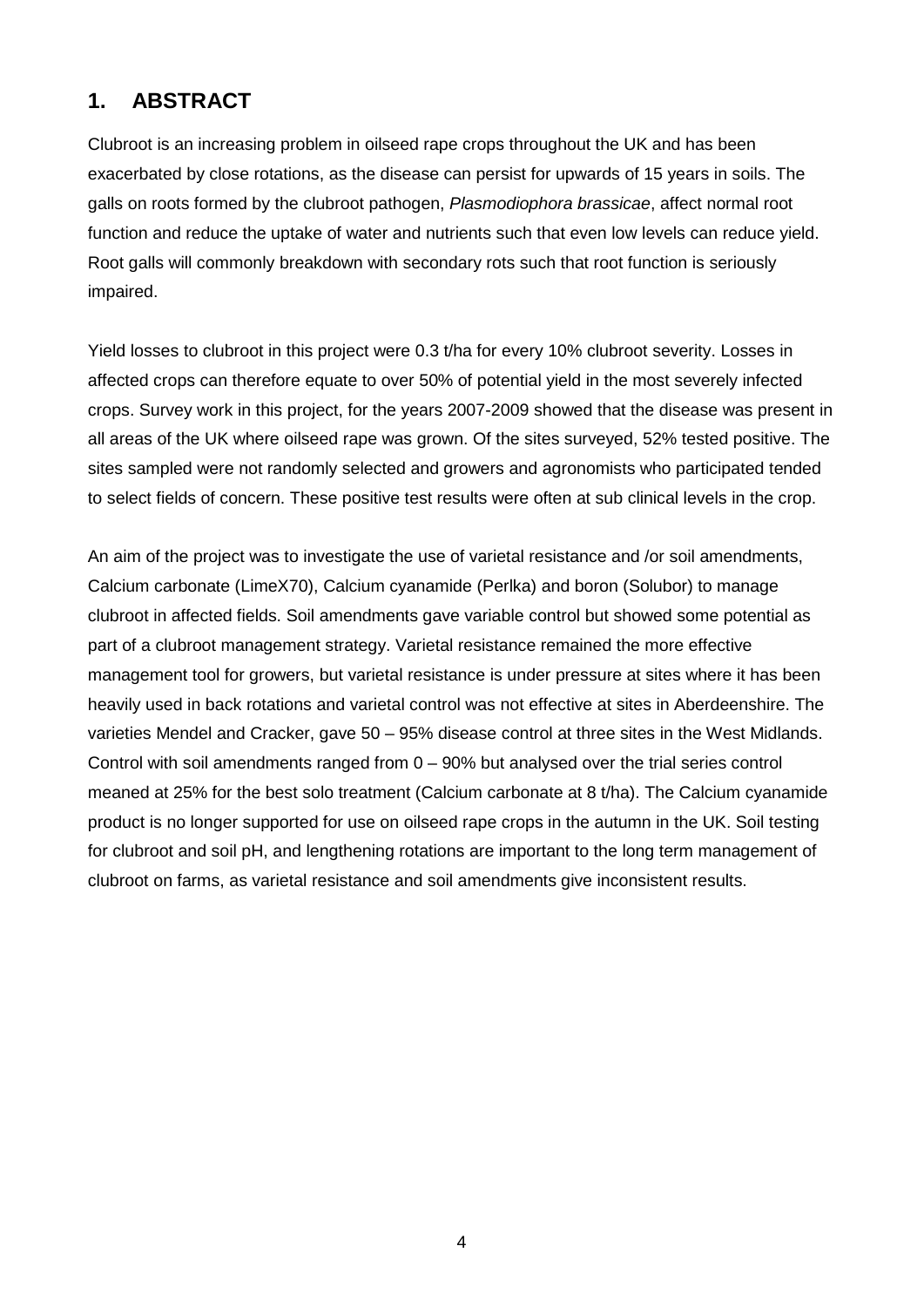#### **2. SUMMARY**

Clubroot is an increasing problem in oilseed rape crops throughout the UK and has been exacerbated by close rotations. The disease can persist in soils for upwards of 15 years and has a half-life of 3.7 years so that in relatively short three or four year rotations it builds in severity in affected fields. The galls on roots formed by the clubroot pathogen affect normal root function and reduce the uptake of water and nutrients such that even low levels can reduce yield. Root galls will commonly breakdown with secondary rots such that root function is seriously impaired and yield in affected crops can be reduced to less than half of potential yield. A series of warm and wet autumns prior to the start of this project also exacerbated symptoms in oilseed rape crops and it was a common advisory problem in diagnostic clinics, but the extent of the problem was unknown.

The disease affects a wide host range and is very problematic in brassica vegetable production. In the vegetable scenario land is commonly rented for production and clubroot is typically managed by soil testing prior to cropping and then rejecting heavily infested fields. Clean land is a diminishing resource and for oilseed rape cropping on affected farms, avoiding infected fields is seldom an option. Disease severity is linked to soil acidity and available calcium content and work on vegetables has shown that soil amendments which can raise these parameters can significantly reduce clubroot infection and maintain yields. Clubroot has thick-walled resting spores which are very resistant to both environmental stress and to soil treatments, hence their ability to persist in soil for very long periods. In order to infect, these resting spores germinate into motile zoospores that can swim towards, and infect the roots of host plants. It is at this stage that they are most vulnerable to treatments or to hostile soil conditions and previous work on vegetable crops has demonstrated that if a spike in pH and calcium can coincide with early infection, soil amendment treatments are likely to be most effective. This is easier to achieve with transplanted brassica crops where the root exudates stimulate the clubroot spores to germinate and soil treatment is closely timed to planting. Treatments with greatest efficacy in vegetable crops in previous work were very fine forms of lime where the pH and calcium availability rise in soils was rapid. Limex70 (a Calcium carbonate by-product of the sugar beet industry) and Perlka (a calcium cyanamide product) are widely used on vegetable crops in this context but their efficacy on oilseed rape was unknown.

The current project aimed to investigate management of clubroot in oilseed rape, with five specific sub aims. The first was to determine through survey work the extent of the problem in UK crops. The second was to test varieties for disease resistance or tolerance and determine the potential of varietal resistance as a management tool. The third objective was to investigate the efficacy of soil amendments in field trials. The fourth objective was to determine if future climate change scenarios would increase or decrease clubroot severity and the final objective was to develop a quantitative real-time PCR diagnostic assay for the disease.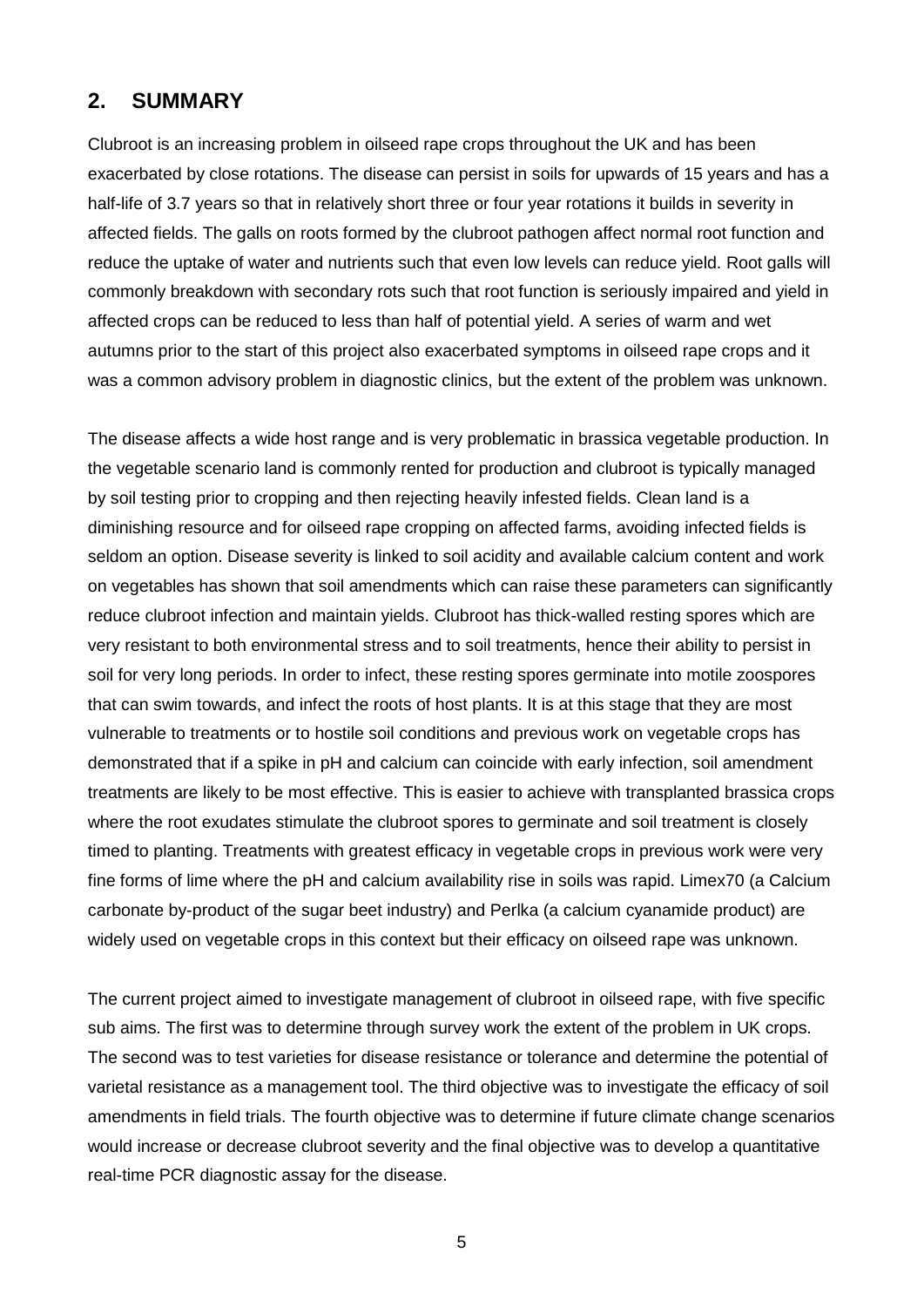Survey work in this project, for the years 2007 – 2009, revealed that 52% of sampled oilseed rape fields were infected with clubroot when tested in bioassays of the soil. Scottish sites sampled had a 50% infection rate and English samples 54%. Samples size was 96 sites. Sites were not randomly selected and the agronomists and growers who participated tended to select fields of concern (because of intensive rotation or because they had seen patches of poor growth). The actual incidence of infection therefore is probably somewhat lower than this but nevertheless these figures are representative of infection levels on intensive holdings. These positive test results were often at very low levels of severity in the bioassay test and were therefore still at sub clinical levels in oilseed rape and not yet problematic or observable in the affected fields surveyed. This indicates that the problem will build in severity in future crops, and increase in importance to the industry. Where fields were sampled and assessed in subsequent years within this project the decline in clubroot noted between seasons was minimal, which is indicative of its longevity within the soil. The declines noted were in line with those observed in previous literature with a half-life of around 3.5 - 4 years.

Maps of the distribution of affected fields in the UK were produced which showed 'hot spots' of infection relating to areas of intensive brassica or oilseed rape production. The disease was noted in all areas tested, but was more prevalent in relation to the acreage of crop grown in the north east of Scotland. This is indicative of the short rotations of oilseed rape in this area and the lack of alternative reliable break crops for cereals at this latitude. Soils sampled in the course of the survey were also tested for pH and extractable calcium content but there was no correlation between these parameters and disease severity in the survey. Disease severity was more influenced by previous field history, and high levels were noted at Aberdeen sites with rotations of one in two, with winter barley as the intervening crop.

The progress of a clubroot epidemic within a season is dependent on weather and in particular is favoured by wet and warm autumn conditions. Infection ceases below soil temperatures of  $8^{\circ}$ C. Using climate change modelling and weather predictions for the 2020 and 2050 timeframes (using data from the A1B Global Climate Model), maps of future clubroot risk were produced using the CLIMEX<sup>™</sup> computer simulation programme. The modelling indicated that the pathogen can survive in a wide range of conditions and will be reasonably resilient to drought. It will benefit from predicted higher temperatures which will extend its growing season and allow for more generations in some regions so that, by 2050, larger areas of the UK than currently will become suitable for clubroot. This picture will worsen if crops are irrigated.

Using a bioassay, varieties were screened for tolerance to clubroot in the hope that this would offer a sustainable strategy for growers. The bioassay included Mendel which carries a known resistance to clubroot. This was the only variety where a significant reduction in clubroot was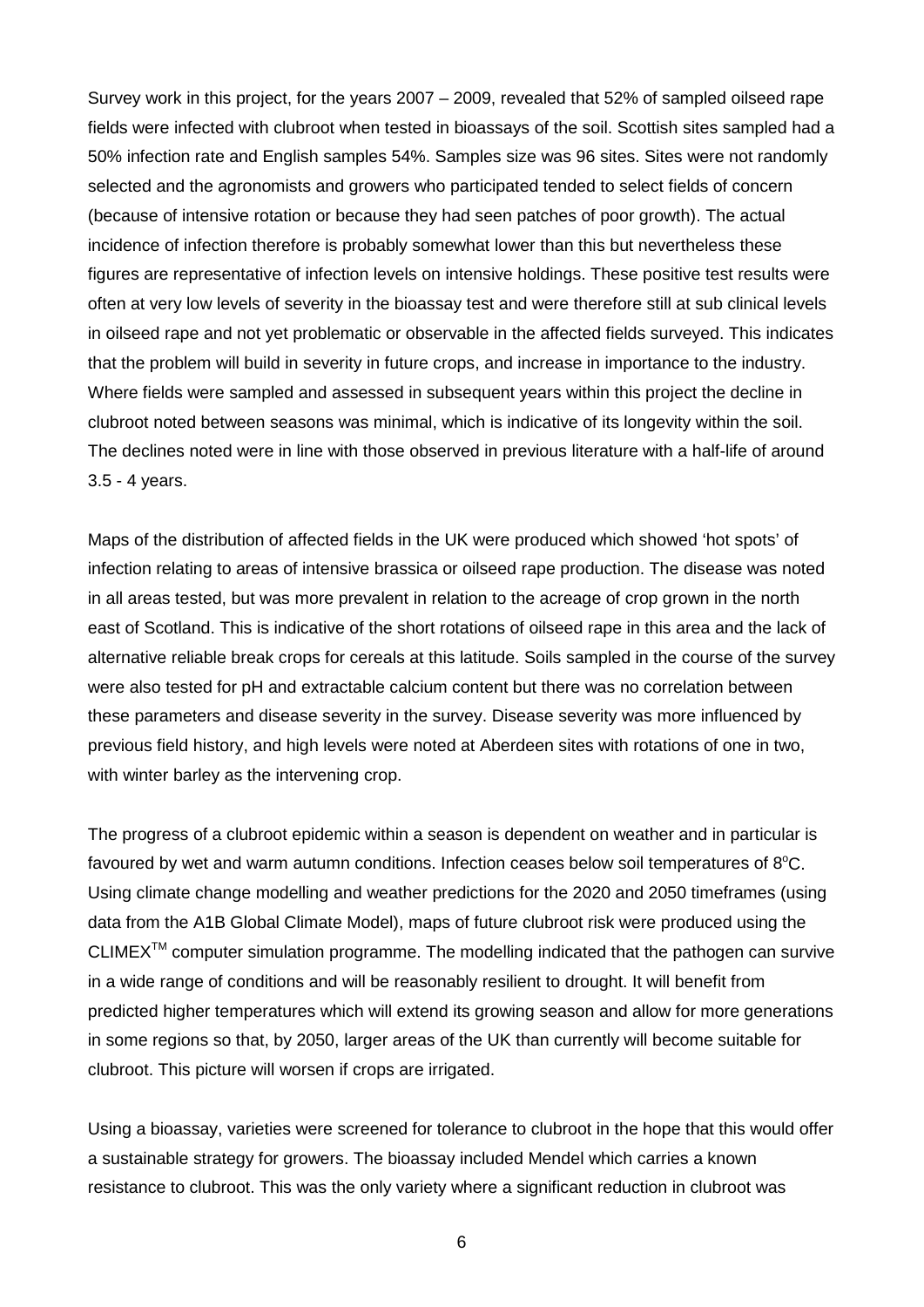noted. What was of concern, however, was that a high level of infection was still noted in the Mendel (an index of 26.9% compared to a mean of 74.1 for the susceptible varieties). The soil used in the bioassay was taken from a site in Fife with a back history of using Mendel. Little is known or understood about clubroot populations but variable host pathogenicity is known. It has been observed that the Mendel resistance is eroded at sites where it is commonly used and it is likely that strains of clubroot that can overcome this resistance mechanism build up in this scenario. Susceptible volunteers in the field can be one explanation of clubroot infection in fields of Mendel, however the bioassay results, in controlled conditions and with certified seed, confirms that strains of clubroot exist that can overcome this host resistance.

The variety Cracker was introduced to the market midway through this project and was evaluated in the field trials described below. Although Cracker has better foliar disease ratings and improved agronomic characterises and yield, it carries the same resistance mechanism as Mendel and is not therefore an alternative strategy in managing clubroot at sites where Mendel has previously been used.

Clubroot is favoured by acid soils and liming has been a common strategy in reducing disease severity. Previous work on vegetable brassicas demonstrated the potential of different sources of lime and indicated that finely ground and more available types were more effective. Products that raise soil calcium are also successfully applied to vegetable brassica crops to reduce clubroot infection, for example Calcium cyanamide. Boron is another soil amendment used in the vegetable scenario.

An aim of the project was to investigate the use of soil amendments and varietal resistance to manage the problem. Six field trials were carried out in the three seasons of this project, 2007- 2008, 2008-2009 and 2009-2010. Two sites were established per season, one in Aberdeenshire and one in the West Midlands. The clubroot epidemics observed at the sites varied hugely, even between two sites in the same season. In some trials clubroot was severe from early autumn, throughout the whole season, at others it was low in the autumn but increased to moderate levels in the following spring and at some it was low throughout the season. Soil amendments were therefore evaluated in a wide range of disease scenarios. Calcium cyanamide (Perlka), Calcium carbonate (LimeX70) and boron (Solubor) were evaluated. Treatments were adjusted over the course of the trial series such that only the most effective treatments were continued, and in the later years attention was given to combined treatments. The susceptible variety Kommando was used throughout, as was the resistant variety Mendel. The variety Cracker was trialled in the final season only, as a coded variety prior to its launch on the UK market.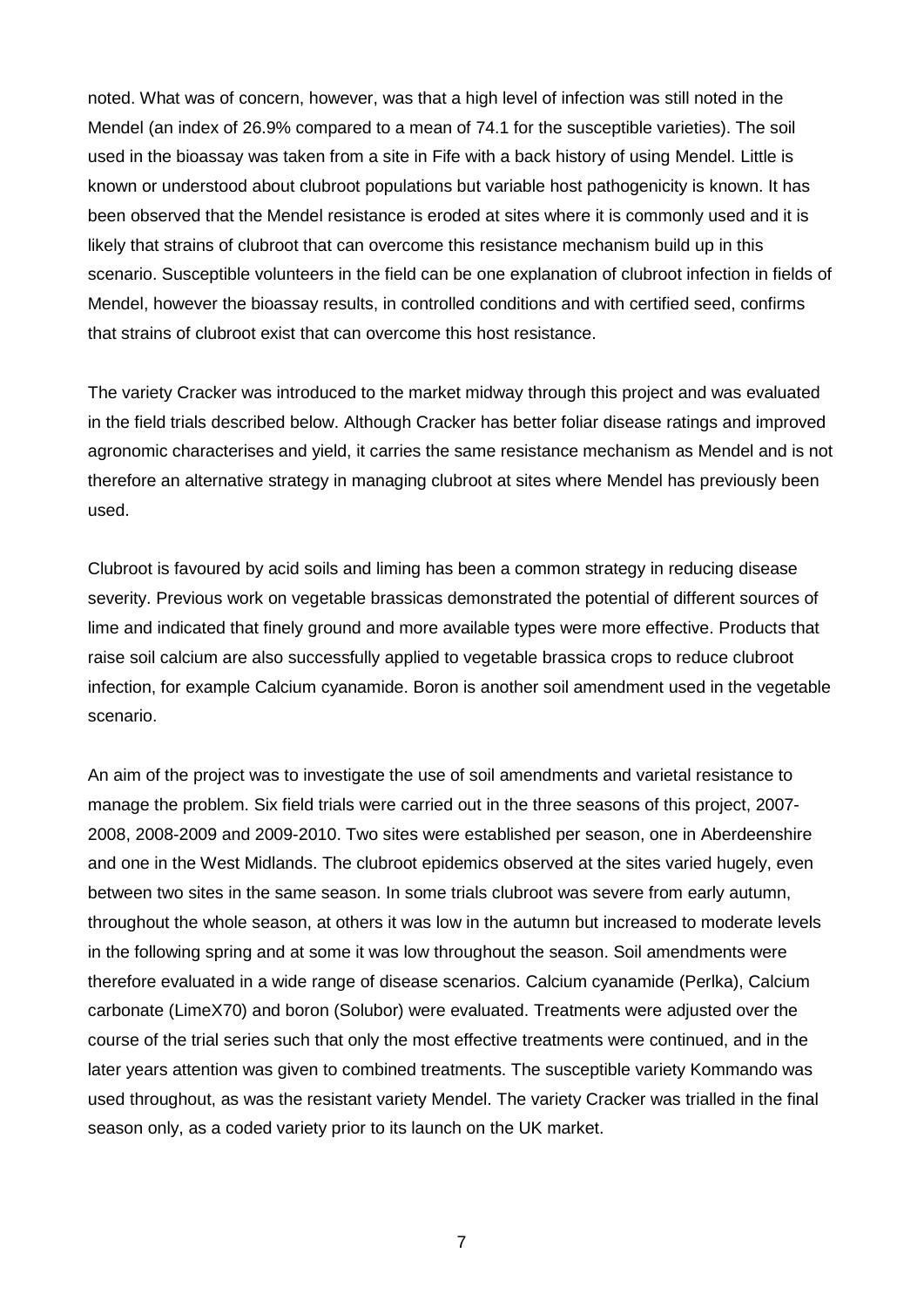Results showed that both soil amendments and varietal resistance gave variable control but that varietal resistance remained the more effective management tool for growers at sites where it had not already been deployed.

In six trials over three seasons, varietal resistance as found in Mendel and Cracker gave 65- 99% disease control at three sites in the West Midlands (Warwickshire, Shropshire and Hereford). Varietal control was not evident at the three Aberdeen sites where Mendel had been commonly used prior to the trial series. Yield benefits varied. Mendel yielded significantly better than Kommando at the 2007-2008 Shropshire trial site where disease severity was high but did not improve yield the following year at a Hereford site where disease severity was lower. This is indicative of the lower yield potential of Mendel, which is now somewhat outclassed agronomically. At a Warwickshire site in the final year of trials the varieties Mendel and Cracker did give significant yield improvements in a similar disease epidemic. Mean yields averaged over all treatments were 4.12 t/ha for Kommando, 4.52 t/ha for Mendel and 4.53 t/ha for Cracker.

Clubroot control was also highly variable with soil amendments. Analysis over the whole trial series demonstrated potential disease control of around 25% with Calcium carbonate at 8 t/ha, but control ranged from 0% control to over 95% control at different sites. Control was not noted with solo field amendments at the three Aberdeen sites, although a combined Calcium carbonate, Calcium cyanamide and boron treatment did give control in the latter year of trialling, but did not raise yield significantly. The calcium cyanamide product trialled did reduce clubroot severity (but did not significantly increase yield) at the Warwickshire site in 2009/2010 and at the preceding season's Herefordshire site, but the rate used (250 kg/ha) equates to an additional 50 kg of nitrogen applied and this exceeds the nitrogen limits that can legally be applied to oilseed rape crops in the autumn in the UK, so the product is no longer promoted for use on oilseed rape. This might be reviewed in 2013, and banded applications are being investigated by the manufacturer.

Yield benefits in response to soil amendment treatments were noted in two trials out of the six. Calcium carbonate at 8 t/ha raised yield by over a tonne per ha in the final year of trialling at a site in Warwickshire where disease intensity was low in the autumn and moderate in the spring. Similar treatments performed poorly at sites where disease intensity was either very low, so that differences were not significant, or very high where treatments were overwhelmed. Note that phytophthora root rot also contributed to plant losses at some sites, notably Shropshire in 2008. Analysis of the whole trial series did show significant yield benefits with predicted mean increases of 5% for Calcium carbonate and up to 20% for combined three way treatments with calcium carbonate+ calcium cyanamide + boron.